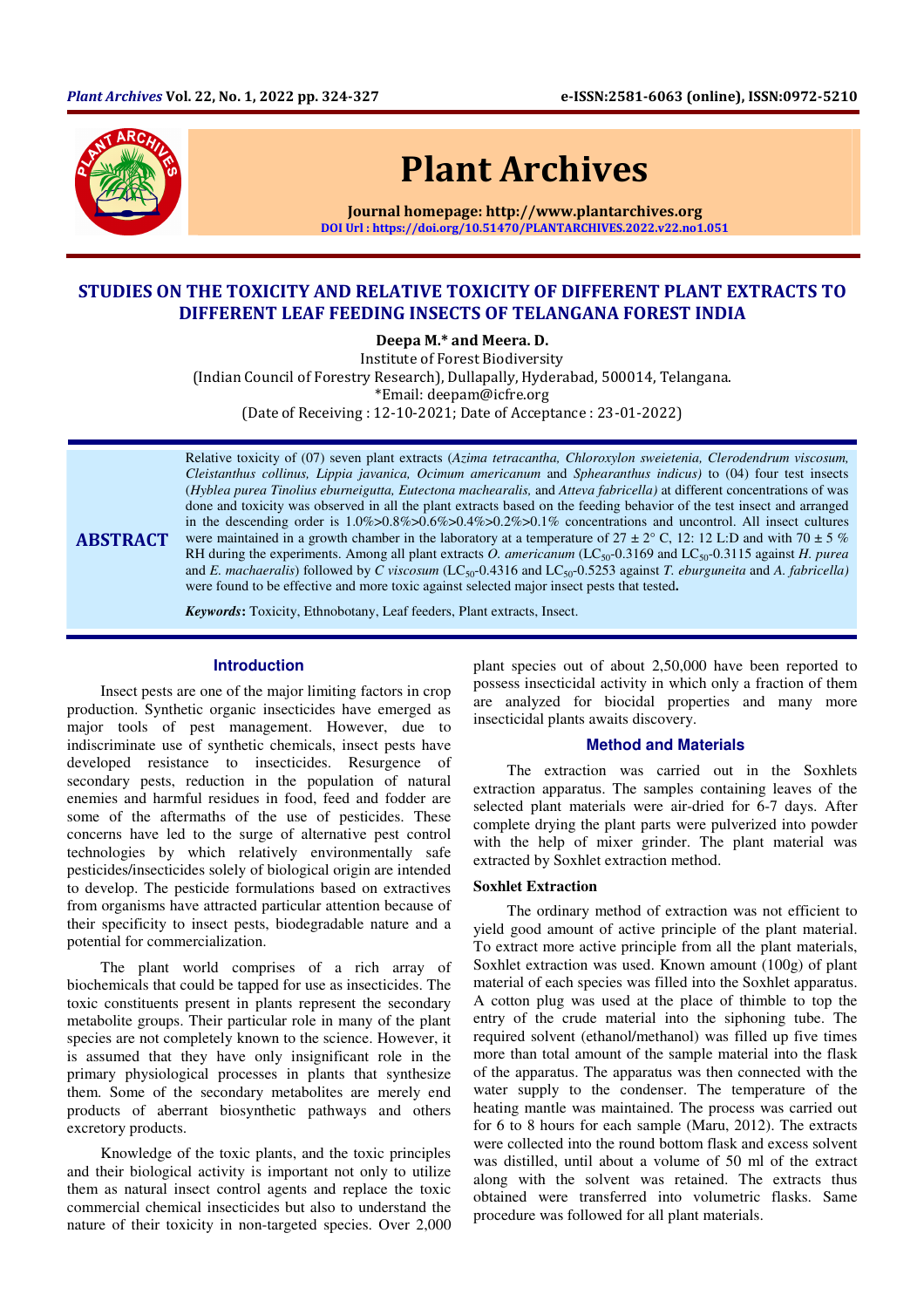From the above preparation, about 20ml of Soxhlet extract was taken in a weighed porcelain dish separately and solvent was completely evaporated on a steam water bath. The dish was kept in a desiccators for 15-20 minutes and weight was recorded. The dish was again kept in water bath for about 10 minutes and the weight was recorded again. This procedure was repeated until a constant weight was obtained. Thus obtained final weight of extract was determined and it was considered as "crude extract" and regarded as 100 per cent concentration of the active principles of test plants. Similar procedure was followed to obtain the crude extracts of all test plant materials and extracts were stored in a deep freezer at  $-5^\circ$ C further testing.

#### **Preparation of standard solutions**

Before actually making the required test concentrations, stock solution was prepared for each plant extract. The stock solutions were prepared as and when necessary instantly and were preserved in the deep freezer at  $-5^\circ$  C, for few days. Since the extracts are soluble in different organic solvents, each was dissolved in any one of the selected solvents viz. Acetone, Methanol, Petroleum ether or Chloroform. These extracts were weighed individually in an Ainsworth electrical monopan balance as per the required quantity, stock solutions were prepared on weight/ volume (w/v) basis.

# **Dilution of different concentration from stock solutions**

For the present studies, six to seven concentrations were prepared from each plant extract (viz., 1,000, 2,000, 4,000, 6,000, 8,000, 10,000 and 12,000 ppm) and the plant extracts were tested at the above said concentrations on the test insects. The required concentrations for each extract were prepared from stock solutions of 20,000 ppm (2%). In the process of dilution of the stock solution to prepare different concentrations, Acetate was used as a solvent.

## **Assessment of Results**

The insecticidal effect on the test insect was assigned according to Pradan (1994) Accordingly the dead and the moribund individuals were taken into account for mortality counts. The percentage mortalities, using Abbot's formula (1925). The Lethal concentrations  $(LC_{50})$  values have been worked out, subjecting the corrected percentage mortality date to "probit analysis" as suggested by Finney (1952).

#### **Results and Discussion**

A perusal of the results presented in Table-1. Indicate the  $LC_{50}$  values and relative toxicity of different plant extracts to *T. eburneigutta*. It is seen from the table that *S.* 

*indicus* recorded the lowest LC  $_{50}$  value. The LC<sub>50</sub> values of the plant extracts tested against *T. eburneigutta* are arranged in the descending order are *S. indicus* (0.4168)> *C. collinus* (4.214) *C. viscosum* (0.4316)> *O. americanum* (0.5960)> *A. tetracantha* (0.6001) > *Lippia javanica* (0.6471). The relative toxicity of different plant extracts against *T. eburguineta* based on  $LC_{50}$  values arranged in the descending order is *S*. *indicus > C. collinus > C. viscosum> O. americanum > A. tetracantha > Lippia javanica.* 

A perusal of the results presented in Table-1. Indicate the  $LC_{50}$  values and relative toxicity of different plant extracts to *H. purea.* It has seen from the table that *O. americana* recorded the lowest  $LC_{50}$  value. The  $LC_{50}$  values of the plant extracts tested against *H.purea* are arranged in the descending order are *O. americanum* (0.3169)> *C. viscosum* (0.4390) *C. collinus* (0.5069) *A. tetracantha* (0.5253) > *C. collinus* (0.5372) > *C. sweietenia* (0.6071)> *S. indicus* (0.6194) > *L. javanica* (0.6298). The relative toxicity of different plant extracts to *H. purea*, based on LC<sub>50</sub> values arranged in the descending order is *O. americanum > C. viscosum> A tetracantha >C. collinus > C. sweietenia > S. indicus > L. javanica.* 

A perusal of the results presented in Table-1. Indicate the  $LC_{50}$  values and relative toxicity of different plant extracts to *E. macheralis*. It is seen from the table that *O. americanum* recorded the lowest  $LC_{50}$  value. The  $LC_{50}$  values of the plant extracts tested against *E. macheralis* are arranged in the descending order are *O. americanum* (0.3115) > *C. collinus* (0.4775) >*C. viscosum* (0.5373) > *A. tetracantha* (0.5480) > *L. javanica* (0.6228) > *S. indicus*  $(0.6455) > C$ . *sweietenia* (0.6998). The relative toxicity of different plant extracts to *Eutectona macheralis* arranged in the descending order is *O. americanum > C. collinus > C. viscosum> > A. tetracantha > L. javanica > S. indicus > C. sweietenia.* 

A perusal of the results presented in Table-1. Indicate the  $LC_{50}$  values and relative toxicity of different plant extracts to *A. fabricella* It is seen from the table that *S. indicus* recorded the lowest  $LC_{50}$  value. The  $LC_{50}$  values of the plant extracts tested against *A. fabricella* are arranged in the descending order are *C. viscosum* (0.5253) > *S. indicus* (0.6001) > *A. tetracantha* (0.6525) > *C. collinus* (0.6642) *> O. Americanum* (0.7015). The relative toxicity of different plant extracts against *A. fabricella* arranged in the descending order is *C. viscosum> S. indicus > A. tetracantha > C. collinus > O. americanum.* 

**Table 1:** Toxicity and relative toxicity of different plant extracts against certain leaf feeding insects.

| Test insect/<br><b>Plant extracts</b>                                                   | collinus | S.<br><i>indicus</i> | 0.<br>americanum | javanica | A.<br><i>tetracatha</i> | $\mathcal{C}$<br>viscosum | sweietenia |
|-----------------------------------------------------------------------------------------|----------|----------------------|------------------|----------|-------------------------|---------------------------|------------|
| A. $LC_{50}$ Values of different plant extracts against certain leaf feeding insects    |          |                      |                  |          |                         |                           |            |
| T.eburneigutta                                                                          | 0.4214   | 0.4168               | 0.5960           | 0.6471   | 0.6001                  | 0.4316                    | $- -$      |
| H. purea                                                                                | 0.5372   | 0.6194               | 0.3169           | 0.6298   | 0.5253                  | 0.4390                    | 0.6071     |
| E.machearalis                                                                           | 0.4775   | 0.6455               | 0.3115           | 0.6228   | 0.5480                  | 0.5373                    | 0.6998     |
| A. fabricella                                                                           | 0.6642   | 0.6001               | 0.7015           | --       | 0.6525                  | 0.5253                    |            |
| B. Relative toxicities of different plant extracts against certain leaf feeding insects |          |                      |                  |          |                         |                           |            |
| T.eburneigutta                                                                          | 1.024    | 1.035                | 0.724            | 0.667    | 0.719                   | 0.725                     | $- -$      |
| H. purea                                                                                | 0.817    | 0.709                | 1.385            | 0.697    | 0.836                   | 1.023                     | 1.051      |
| E.machearalis                                                                           | 1.125    | 0.832                | 1.725            | 0.863    | 0.98                    | 0.958                     | 0.824      |
| A. fabricella                                                                           | 0.791    | 0.875                | 0.749            |          | 0.805                   | 1.083                     |            |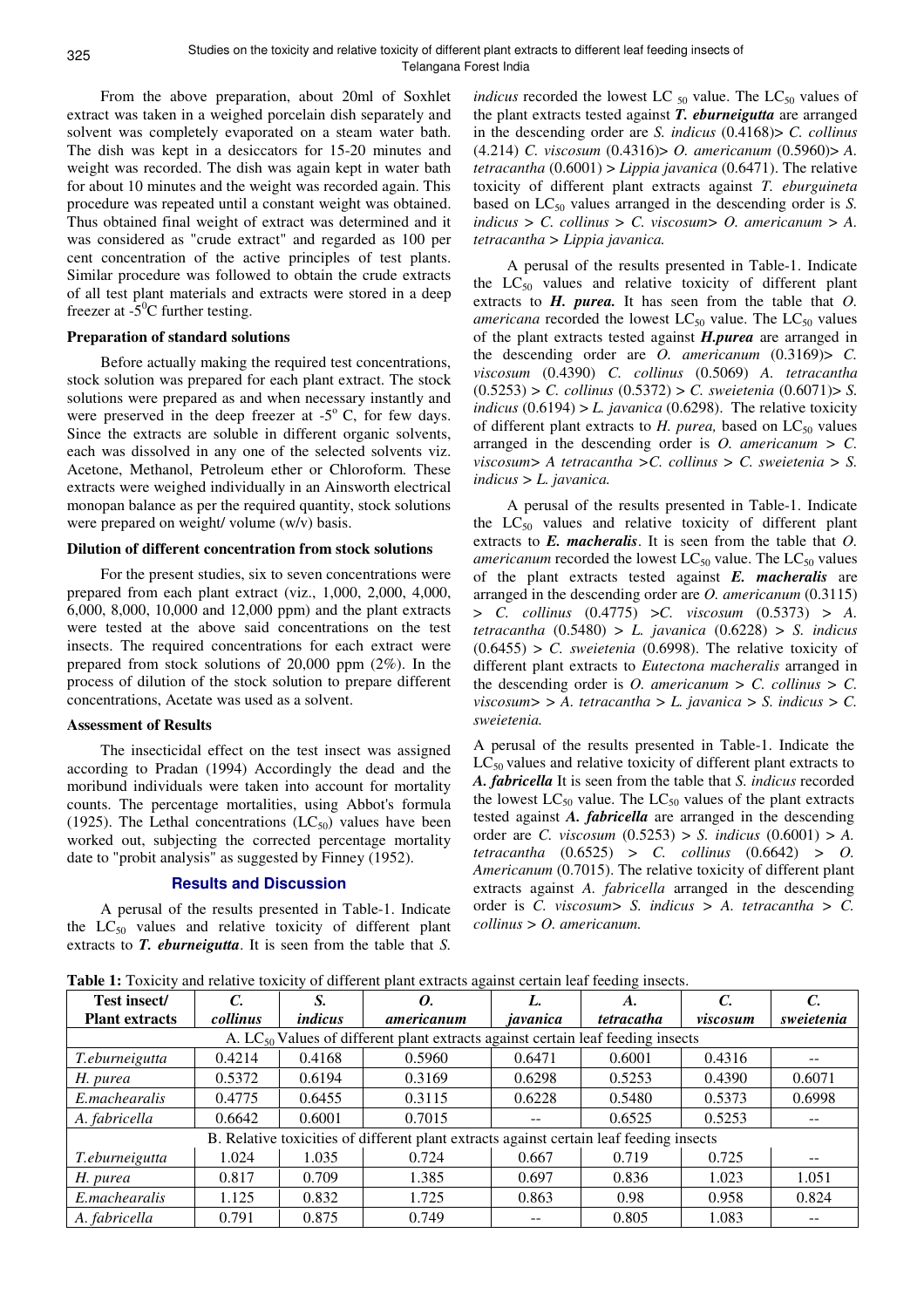A perusal of literature indicates that several workers conducted investigation with *C. viscosum* and found it to contain insecticidal properties. The important among them are Berenbaum (1995) against bugs and ethyl acetate. Sree latha and Geetha (2011) against *Oryctes rhinoceros* (linn): Pugazhvadan et al (2009), Walintlah and yeasmin (2014) against *Tribolium castameum*; Husaim and Hasam (2008) against *T.confusam*; Sahayaraj (2003) against *Spodoptera litura* (Fab.) Pereira and Gurudutta (1990) against *Culex quinquefasciatus* (Say) Kumari *et al* (2003) against *Earias vitella* and *Spodoptera litura*; Patil *et al* (2006) against *Aedes aegypti*; Yankanchi (2015) against *Achaea janata* (L); Vasala & Gokuldas (2015) against *Collosobruches Chinensis*. From the results of above all workers  $LC_{50}$  value compared to several plant extracts and found to possess insecticidal properties. *C. viscosum* has been tested by Waliullah and Yeasmin (2014) and he indicated possessing of insecticidal properties by it. *C. viscosum* leaf extract of ethyl acetate fraction was showed possessing LC  $_{50}$  values 0.78 mg/ml aganist *T castneaum*. In the present investigation *C. viscosum* recorded 0.53 mg/ml. It can be concluded that this ethyl alcohol fraction of this chemical is highly effective on *A. fabricella* and higher antifeedant activity against *T. eburnigutta* and *A. fabricella* (0.341 and 4.356) at 1.0% and 1.2% concentration. We have recorded  $LC_{50}$  values 0.32 mg/ml against Teak defoliator; Teak skeletonizer compared to several plant extracts and found to possess insecticidal properties. In the present investigation also *S. indicus* has been recorded to be the most toxic *to T eburnigutta* as  $LC_{50}$ value 0.4168 mg/ml at 1000ppm. The relative toxicity of different plant extracts against *T eburnigutta* arranged in the desending order is *S. indicus*> *C. collinus*> *C. viscosum*> *O. americanum*> *A. tetracantha* and *L. javanica*. It is worth mentioning that in the present investigations this extracts excelled the other extracts in possessing the insecticidal properties and recorded 0.094 mg/ml against *H. purea*, However, the above workers did not clearly mention either the dose or the antifeedancy with their test insects. In the present investigations, the *chloroxylon sweteiana* is found to be toxic against *E machaearilis* LC <sub>50</sub> value 0.6998 mg/ml. Chikukura *et al*. (2011) found *L. javanica* powdered leaf extracts to have insecticidal properties with potential to control grain damage by 21–33%. In the present investigation *Lippia javanica* shows toxicity  $LC_{50}$  values 0.65 mg/ml for all for test insects (Teak defoliator, Teak skeletonizer, Semilooper and web worm) it found that effective natural pesticide which can be used for control of all. The  $LC_{50}$  *C*. *collinus* against third instar larvae at 24, 48 and 72 h (hexane, chloroform and ethyl acetate) was, 377.86 ppm and at 24 h; *C. collinus*  $LC_{50}$  values was 375.34. This is an ideal ecofriendly approach for the control of vector control programmes. In the present investigation also *C. collinus* leaf extract at 1000, 2000, 4000, 6000, 8000, 10,000, and 12000 ppm caused a significant mortality of *Hyblaea puera, Eutectona machaeralis, Atteva fabriciella* and *Tinolius eburneigutta.* The LC<sub>50</sub> *C. collinus* against third instar larvae at 24h was 0.5372, 0.4775, 0.6642 and 0.4214 mg/ml.

#### **Conclusion**

The present findings point out that among all plant extracts *O. americanum*  $(LC_{50}$ -0.3169 and  $LC_{50}$ -0.3115 aganist *H. purea* and *E. macheralis*) followed by *C viscosum*   $(LC_{50}$ -0.4316 and  $LC_{50}$ -0.5253 aganist *T. eburguneita and A.* 

*fabricella)* found to be effective and more toxic against selected major insect pests that tested**.** Thus it is concluded that the degree of antifeedant activity and toxicity of different plant extracts varied from insect to insect, hence depending upon the pest problem and a particular type of extract has to be applied for effective control of the pest.

## **Acknowledgements**

The Principal Investigator thanks the Director General, Indian Council of Forestry Research and Education. The PI also thanks the Director Institute of Forest Biodiversity, Hyderabad for constant encouragement.

#### **References**

- Attri, B.S. (1975). Utility of neem oil extractive as feeding detternt to lowest. *Indian J. Ent*. 37(4): 417-418.
- Atwal, A.S. and Panji, H.R. (1964). Preliminary insecticidal properties of drupes of *Melia azadarach* against caterpillars of *Pieris brassicae* L. *Indian J. Ent.* 26(11): 221-227
- Balasubramanian, M. (1983). Plant protection, visayas St. Coll. of Agr. Baybay, Phil. Pers. Comm., as quoted in 'Plant species reportedly possessing pest control properties-A data base'. Publ. by Resource systems institute East-West Center, Nonolulu, Hawai, USA, 33pp.
- Batra, R.C. and Sandu, G.S. (1981). Comparison of different insecticides for te control of citrus leaf miner in the nursery. Pesticides 15(2): 5-6. Gupta, S.K. Banerjee A.B. Screening of selected West Bengal plants for antifungal activity. Econ.
- Chikukura1, B.M. Mvumi1, R.C. and Chenzara, C. (2011). Evaluation of selected indigenous pesticidal plant powders against stored maize and cowpeas insect pests. African Crop Science Conference Proceedings, 10: 189 – 192.
- Jacobson, M. (1971). In Naturally Occurring Insecticides. Marcel Dekker, New York.
- Jotwani, M.G. and Srivastava, K.P. (1981). Neem insecticide of the future 1-As protectant against stored grain pests*. Pesticides* 15(11): 40-41.
- Kadam (1976). Entomological experiments on neem oil, Dept. of Ent., M.P.K.V., and Rahuri (M.S).
- Kalyanasundaram, M. and Dos, P.K. (1985). Larvicidal and synergistic activity of plant extracts for mosquito control. *Ind. J. Med. Res*. 82, 1–19.
- Katsvanga, S. Chigwa Brighton Mvumi, and Robert Chikonzo. (2011). effectiveness of natural herbs, fever tea *(lippia javanica*) and Mexican marigold. *African Crop Science Conference Proceedings*, 10: 189-192.
- Khanvilkar, V.G. (1983). Plant species reportedly possessing pest control properties – A data base' publ. by Resource systems institute, East-West center, Honolulu, Hawai, USA 20 pp.
- Rimpler and Sauerbier, H. (1986). Iridoid glucosides as taxonomic markers in the genera *Lantana*, *Lippia*, *Aloysia* and *Phyla*, *Biochemical Systematics and Ecology*, 14(3): 307–310.
- Umerie, S.C. and Anaso H.V. **(**1998). Insecticidal potentials of *Ocimum basilicum* leaf extract, *Bioresource Techn.,*  64(3): 237-239.
- Valsala, K.K. and Gokuldas, (2015). Repellent and oviposition deterrent effects of *Clerodendrum*